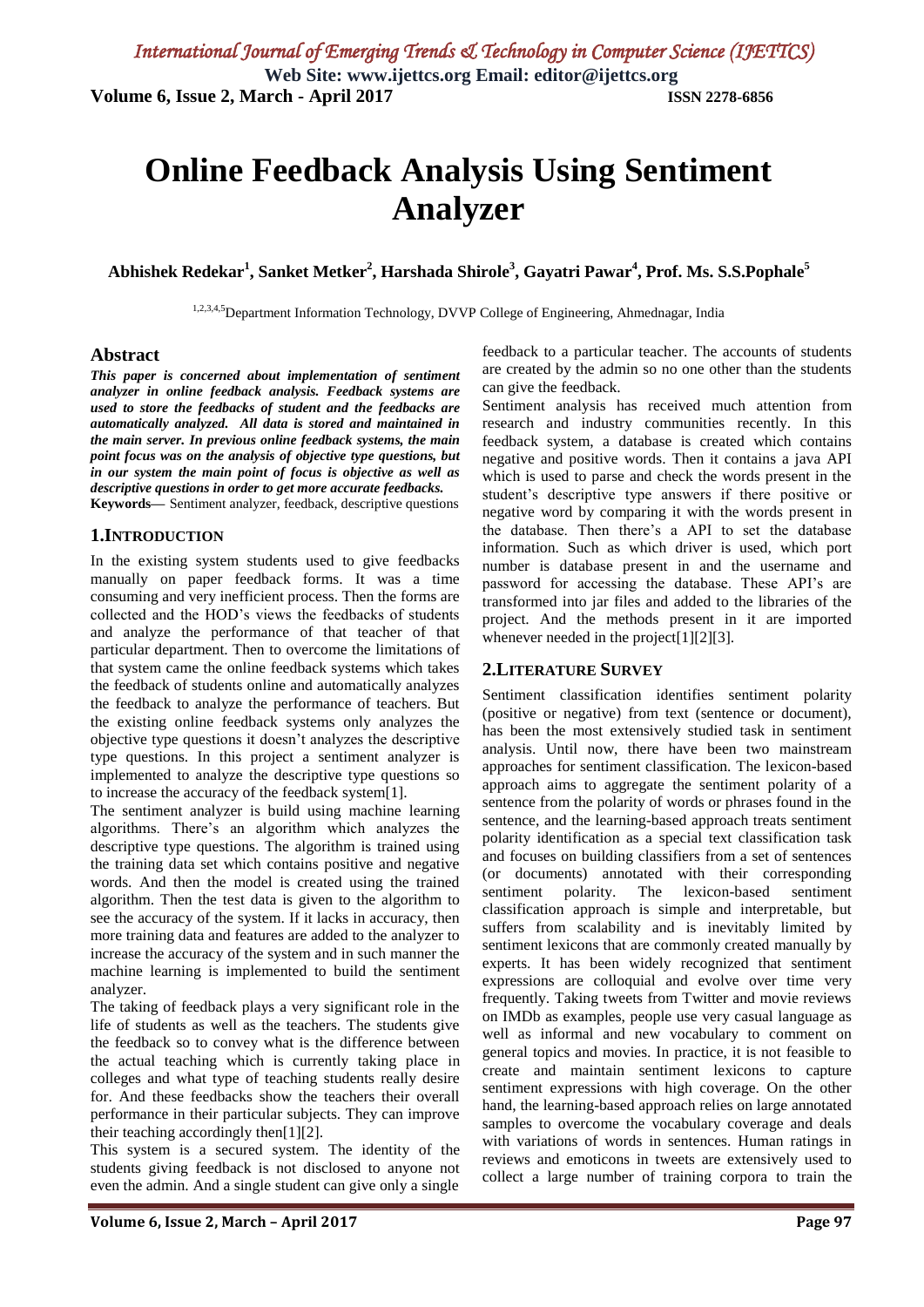**Web Site: www.ijettcs.org Email: editor@ijettcs.org**

# **Volume 6, Issue 2, March - April 2017 ISSN 2278-6856**

sentiment classifier. However, it is usually not easy to design effective features to build the classifier. Among others, unigrams have been reported as the most effective features in sentiment classification[3][4].

The System test students program, then email immediate feedback to continue, testing, debugging and optimizing his or her program. "Quantitative iterative feedback" has proven to be extremely helpful in teaching.

The student having attendance more than 75% are allowed to give feedback or else error is generated. Only the feedback of regular students is taken to get correct and consistent data. Any false feedback can be avoided[4][5].

Teaching performance evaluation is an integral part of he teaching experience and plays a significant role in improving the teaching effectiveness. Provide faculty a framework to prepare and measure the impact of their teaching practices. Help the admin plan for the faculty training programs[5][6].

#### **3.SYSTEM ARCHITECTURE**

**In this system, there are basically three different modules which are as following:** 

- $\geq$  Admin Module
- Student Module
- > Teacher Module

Firstly, there's admin module which has admin login portal. Admin's username and password is not stored in database. The username and password of admin is checked with the help of a .jsp file. After login Admin creates the students as well as teachers account and fill their details. The whole data is stored in the database then. The admin also adds the subjects in the database. The admin also can delete the student's as well as the teacher's data. The admin can view all the feedbacks results present in the database. The identity of the student who gave the feedback is anonymous to the admin.

Then there's student module which has student login portal. Each and every valid student has their unique username and password which is given by admin. The username and password when entered are checked with data present in the database. After login student, can select which subject's feedback he wants to submit. Then in the feedback form the name of the teacher automatically comes who teaches that particular subject. After the submission of feedback the answers of all the questions are analyzed and the result is stored in database. If the student has already given the feedback of that particular teacher, then he can't give the feedback again[6][7][8].

Then at last there's teacher module which has teacher login portal. Each and every teacher has their unique username and password which is given by the admin. The username and password when entered are checked with data present in the database. The teachers can view their overall performance according to the student's feedback. And student's identity is not revealed to the teacher[9][10].



**Fig.1** System architecture

## **4. ALGORITHMS**

*Algorithm1 for objective:*

Input >  $01, 02, 03, 04, 05, 06, 07, 08, 09, 010, 011.$  // $0 =$ mark for objective question.

Output> Ro = average of the mark for objective question. Ro= (o1+o2+o3+o4+o5+o6+o7+o8+o9+o10+o11)/11;

#### *Algorithm2 for descriptive:*

Input > d1, d2, d3, d4, d5.  $\sqrt{d}$  = mark for descriptive question

Output> Rd = average of the mark for descriptive question.  $Rd = (d1+d2+d3+d4+d5)/5$ ;

*Algorithm3 for calculating single feedback:* Input> Ro, Rd. Output>  $R$  = result of single feedback.  $R=(Ro+Rd)/2;$ 

*Algorithm4 for overall performance:*

Input> R1, R2, ...Ri.  $//Ri = result of I number of$ feedbacks.

Output>  $Tr = average of I$  number of feedbacks.  $Tr = (R1 + R2 + R3 \dots + Ri)/i;$ 



#### **5. IMPLEMENTATION RESULTS**

Admin Login: This page is used for admin login.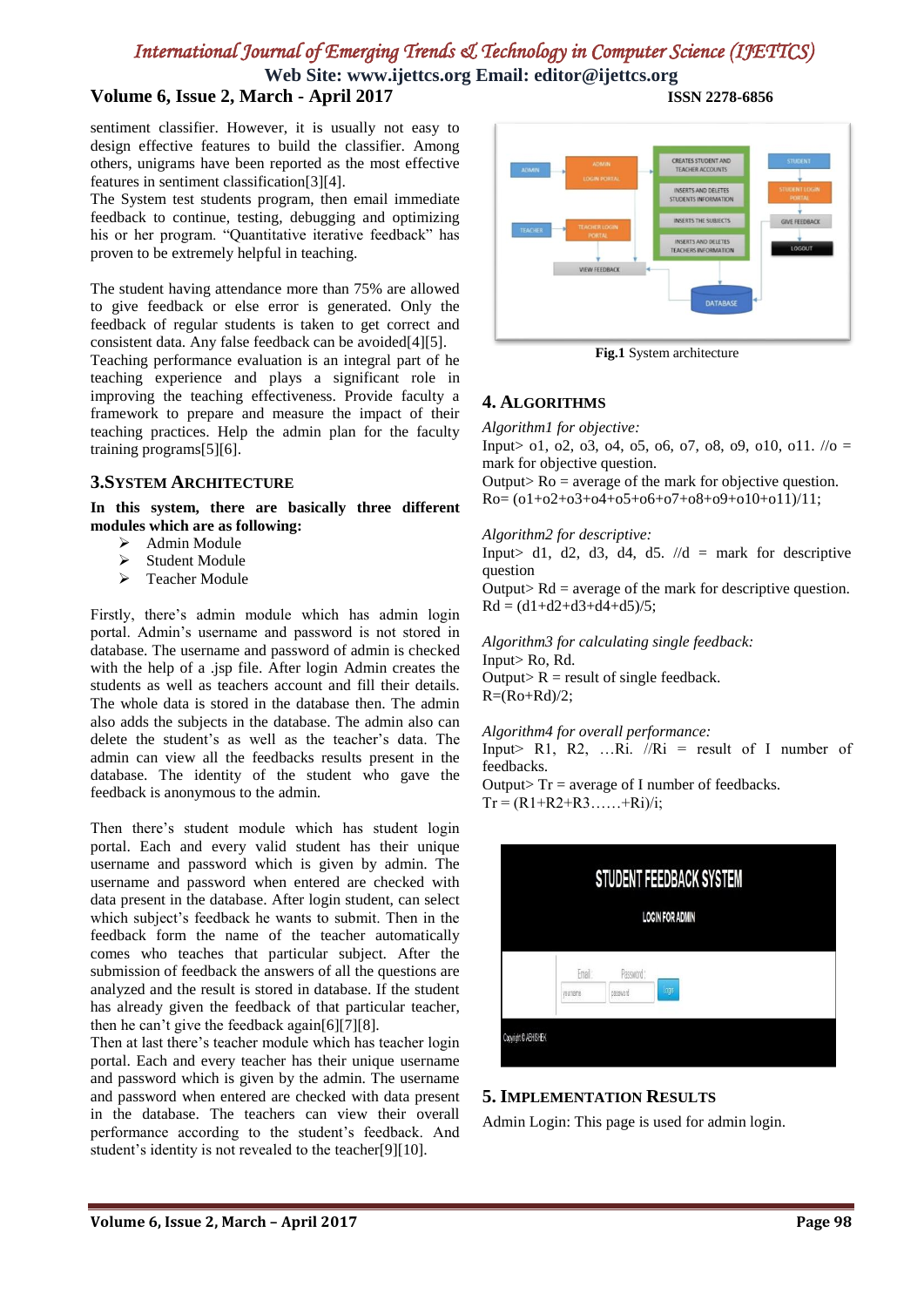**Web Site: www.ijettcs.org Email: editor@ijettcs.org Volume 6, Issue 2, March - April 2017 ISSN 2278-6856**



**Fig.2** Admin login portal

**Admin home page:** This page consist the tasks that admin can perform.



**Student information insertion:** This page is used for student account creation and student information insertion.

| → Bloodwat600/looksckialnin/soli-set.html/sstmik-16981-9.8937-14999/47126 |                   |                                  | $v \in \mathbb{R}$ front                             |                            | ☆ 白 | U      | $\cdot$ | e<br>音 | a- | $\equiv$ |
|---------------------------------------------------------------------------|-------------------|----------------------------------|------------------------------------------------------|----------------------------|-----|--------|---------|--------|----|----------|
|                                                                           |                   |                                  | <b>SUBJECT INFORMATION</b>                           |                            |     |        |         |        |    |          |
| CO BACK                                                                   |                   |                                  |                                                      |                            |     | Logout |         |        |    |          |
|                                                                           | <b>YEAR</b>       |                                  | O FIRST YEAR O SECOND YEAR O THRD YEAR * FOURTH YEAR |                            |     |        |         |        |    |          |
|                                                                           | <b>DEPARTMENT</b> | O IT O ELECTRICAL C CIVIL ® ENTC |                                                      |                            |     |        |         |        |    |          |
|                                                                           | <b>SEMESTER</b>   | O SEMESTER 1 ® SEMESTER 2        |                                                      |                            |     |        |         |        |    |          |
|                                                                           | SUBJECT 1:        |                                  |                                                      |                            |     |        |         |        |    |          |
|                                                                           | SUBJECT 2:        |                                  |                                                      |                            |     |        |         |        |    |          |
|                                                                           | SUBJECT 3:        |                                  |                                                      |                            |     |        |         |        |    |          |
|                                                                           | SUBJECT 4.        |                                  |                                                      |                            |     |        |         |        |    |          |
|                                                                           | SUBJECT 5         |                                  |                                                      |                            |     |        |         |        |    |          |
|                                                                           |                   |                                  |                                                      |                            |     |        |         |        |    |          |
|                                                                           |                   |                                  |                                                      | $40.151 -$<br><b>ABARD</b> |     |        |         |        |    |          |

**Fig.4** Student information insertion

**Teacher account creation***:* This page is used to create the teachers account and give teachers their unique username and passwords.

| + B localhoabilititiveductivednrshat.com.bmbleDEETL-STUDENT-INFORMATION |                         |                     |                                   | $=$ $C$ Q Semb         |                   | ☆ 自 | U        | š | ñ         | E-<br>$\Theta$ | $\equiv$ |
|-------------------------------------------------------------------------|-------------------------|---------------------|-----------------------------------|------------------------|-------------------|-----|----------|---|-----------|----------------|----------|
|                                                                         |                         |                     | <b>STUDENT FEEDBACK SYSTEM</b>    |                        |                   |     |          |   |           |                |          |
|                                                                         |                         |                     | <b>DELETE STUDENT INFORMATION</b> |                        |                   |     |          |   |           |                |          |
|                                                                         |                         |                     |                                   |                        |                   |     | Logout   |   |           |                |          |
|                                                                         |                         |                     |                                   |                        |                   |     |          |   |           |                |          |
|                                                                         | ROI1                    | <b>NAME</b>         | YFAR                              | <b>NPT</b>             | SFM               |     |          |   |           |                |          |
|                                                                         | 6                       | Abhishek            | <b>FIRST YEAR</b>                 | $\Pi$                  | SEMESTER 1        |     |          |   |           |                |          |
|                                                                         | $\overline{4}$          | Shubham             | <b>FIRST YEAR</b>                 | $\mathsf{I}\mathsf{T}$ | <b>SEMESTER 1</b> |     |          |   |           |                |          |
|                                                                         | 4                       | Abhishek Redekar    | THIRD YEAR                        | IT                     | SEMESTER 1        |     |          |   |           |                |          |
|                                                                         | $\overline{\mathbf{z}}$ | Prasad              | <b>FIRST YEAR</b>                 | IÏ                     | <b>SEMESTER 1</b> |     |          |   |           |                |          |
|                                                                         | 3                       | Sant                | <b>FIRST YEAR</b>                 | IT                     | SEMESTER 1        |     |          |   |           |                |          |
|                                                                         | 5                       | Vint                | <b>HIGH YEAR</b>                  | н                      | SEMESTER 1        |     |          |   |           |                |          |
|                                                                         | 7                       | <b>Sanket MeRen</b> | <b>FIRST YEAR</b>                 | IT                     | SEMESTER 1        |     |          |   |           |                |          |
|                                                                         |                         |                     |                                   |                        |                   |     | SO MOL O |   |           |                |          |
|                                                                         |                         |                     |                                   |                        |                   |     |          |   |           |                |          |
| Copyright @ ABHSHEK<br>Scarch Windows                                   |                         | 0 <sub>n</sub><br>m | S,                                |                        |                   |     |          |   | 八 如 属 胡 图 |                | 932 PM   |

**Fig.5** Teacher account creation

**Teacher information insertion:** This page is used to insert the teacher's information in database.

| anciens <b>R</b> | $x +$                                                 |                                                                                                                        |                                            |  |   | x        |
|------------------|-------------------------------------------------------|------------------------------------------------------------------------------------------------------------------------|--------------------------------------------|--|---|----------|
|                  | @ laurhaut@07colockYenbaskie/sdr-0855                 | $    -$                                                                                                                | ☆ ☆ ♡ ↓                                    |  | ٠ | $\equiv$ |
|                  |                                                       | <b>STUDENT FEEDBACK FORM</b>                                                                                           |                                            |  |   | ï        |
|                  | WEI COME Abhishek Redekar<br>ROLL: 1<br>SUBJECT: UBMS |                                                                                                                        |                                            |  |   |          |
|                  |                                                       |                                                                                                                        | <b>TEACHER NAME Aviresh Pund</b><br>Logaut |  |   |          |
|                  |                                                       | 1. How dose the teacher explain the subject?                                                                           |                                            |  |   |          |
|                  |                                                       | O A Exceedingly<br>O B.Adequately<br>O C Inadequate<br>O Ditolsily insdequate                                          |                                            |  |   |          |
|                  |                                                       | 2. Whether the teachers was well prepared for the subject?                                                             |                                            |  |   |          |
|                  |                                                       | O A Aleays<br>O B Ofies<br>O C Some lines.<br>O D Never                                                                |                                            |  |   |          |
|                  |                                                       | 3. How is clarity of communication and speed of delivery?<br>O A Excellent<br>O B.Cood<br>O.C.Satisfactory<br>O D Poor |                                            |  |   |          |

**Fig.6** Teacher information insertion

**Subject Information insertion:** This page is used to insert the subjects in the database to their respective department, year and semester.

|                     |                 | <b>TEACHER INFORMATION</b>       |                                                          |       |         |          |                            |  |
|---------------------|-----------------|----------------------------------|----------------------------------------------------------|-------|---------|----------|----------------------------|--|
| SOTATK <sub>O</sub> |                 |                                  |                                                          |       | tricout |          |                            |  |
|                     | NAME:           |                                  |                                                          |       |         |          |                            |  |
|                     | YEAR:           |                                  | C. FIRST YEAR O. SECOND YEAR O. THIRD YEAR @ FOURTH YEAR |       |         |          |                            |  |
|                     | <b>SEMESTER</b> | C SEMESTER 1 ® SEMESTER 2        |                                                          |       |         |          |                            |  |
|                     | DEPARTMENT      | O IT O ELECTRICAL O CIVIL ® ENTC |                                                          |       |         |          |                            |  |
|                     |                 |                                  | <b>BUEM?</b>                                             | RESET |         |          |                            |  |
|                     |                 |                                  |                                                          |       |         |          |                            |  |
| Copyright @ ADHSHEK |                 |                                  |                                                          |       |         |          |                            |  |
|                     |                 |                                  |                                                          |       |         |          |                            |  |
| Soarch Windows      | 0 ₪             | m                                | க<br>×<br>応<br>1<br>o                                    |       |         | 八面 2 3 页 | <b>BS2 PM</b><br>Zi-Dec-16 |  |

**Fig.7** Subject information insertion

**Student information deletion***:* This page is used to delete the student's information from the database.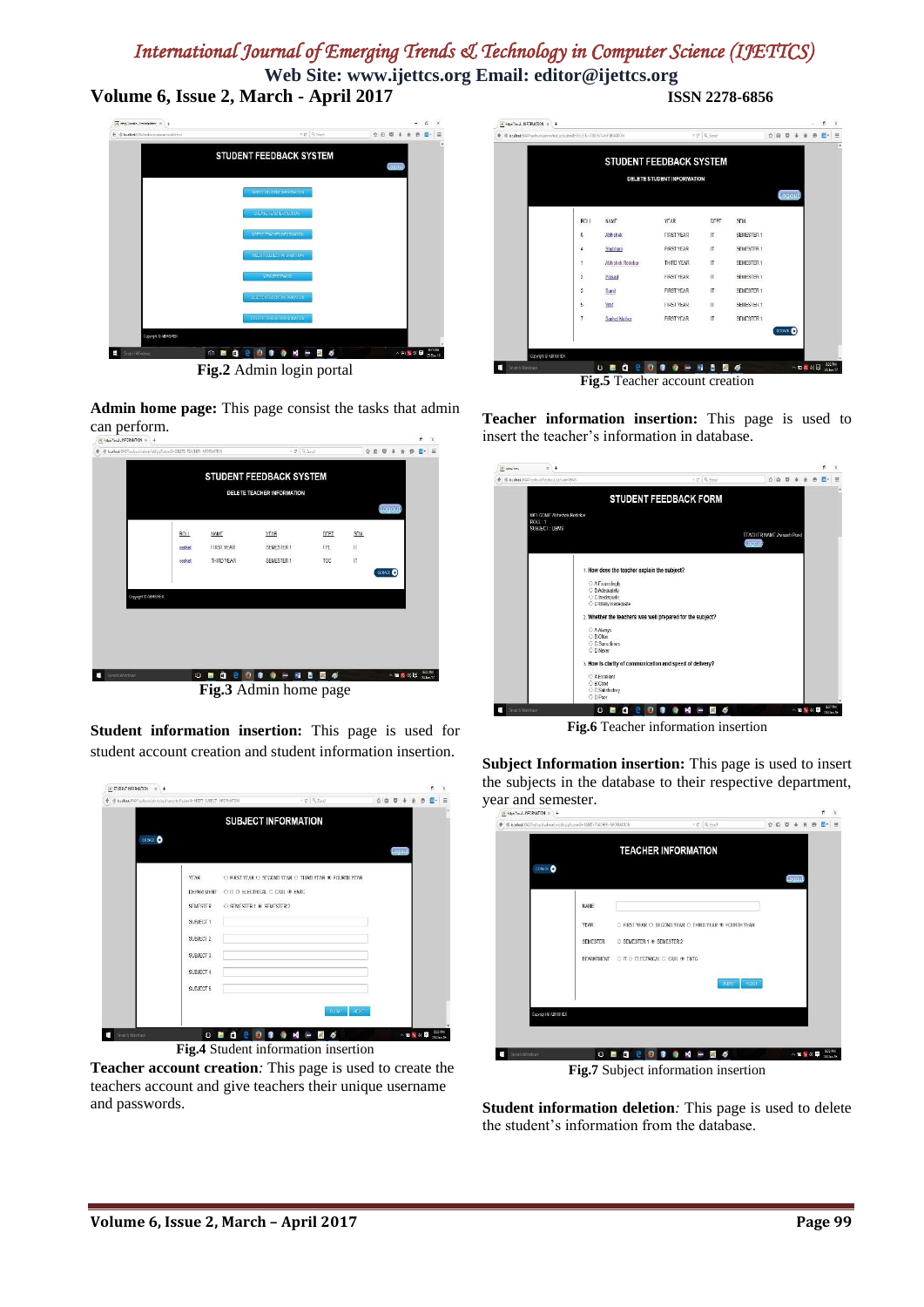**Web Site: www.ijettcs.org Email: editor@ijettcs.org Volume 6, Issue 2, March - April 2017 ISSN 2278-6856**



**Fig.8** Student information deletion



**Fig.11** Student home page

**Teacher information deletion:** This page is used to delete the teacher's information from the database.

|                     |                      | <b>STUDENT INFORMATION</b>                                                                |              |        |  |  |
|---------------------|----------------------|-------------------------------------------------------------------------------------------|--------------|--------|--|--|
| SOBACK <sup>O</sup> |                      |                                                                                           |              | Logout |  |  |
|                     | ROLL No.             |                                                                                           |              |        |  |  |
|                     | <b>NAME</b>          |                                                                                           |              |        |  |  |
|                     | <b>USERNAME:</b>     |                                                                                           |              |        |  |  |
|                     | PASSWORD:            |                                                                                           |              |        |  |  |
|                     | YEAR:<br>DEPARTMENT: | O FIRST YEAR O SECOND YEAR O THIRD YEAR @ FOURTH YEAR<br>O IT O ELECTRICAL O CIVIL ® ENTC |              |        |  |  |
|                     | SEMESTER             | ○ SEMESTER 1 ® SEMESTER 2                                                                 |              |        |  |  |
|                     |                      | <b>S. BVIT</b>                                                                            | <b>RESET</b> |        |  |  |

**Fig.9** Teacher information deletion

**Student login:** This page is used for student login.



**Fig.10** Student login

**Student home page:** This page shows the list of subjects whose feedback the student can give.

**Feedback form:** This page consists of the feedback form which has questions regarding the teacher's teaching.

| anicus 8.            | $x +$                                  |                                                                                     |                                            |       |   |          | r.                  | $\chi$    |
|----------------------|----------------------------------------|-------------------------------------------------------------------------------------|--------------------------------------------|-------|---|----------|---------------------|-----------|
|                      | + if bulbatiliting to interior and the | $\tau \in \mathbb{R}$ Sund                                                          |                                            | ☆ 白 四 | ň | e        | 日                   | Ξ         |
|                      |                                        | <b>STUDENT FEEDBACK FORM</b>                                                        |                                            |       |   |          |                     | $\lambda$ |
|                      | WEI COME Abhishek Redekar<br>ROLL: 1   |                                                                                     |                                            |       |   |          |                     |           |
|                      | SUBJECT: UBMS                          |                                                                                     | <b>TEACHER NAME Avinsed Pund</b><br>Locout |       |   |          |                     |           |
|                      |                                        | 1. How dose the teacher explain the subject?                                        |                                            |       |   |          |                     |           |
|                      |                                        | C A Exceedingly<br>O B.Adequately<br>O C Inadequate                                 |                                            |       |   |          |                     |           |
|                      |                                        | O Ditotally nadequate<br>2. Whether the teachers was well prepared for the subject? |                                            |       |   |          |                     |           |
|                      |                                        | O A Aleays<br>O B.Often<br>O C Some lines.<br>O D Never                             |                                            |       |   |          |                     |           |
|                      |                                        | 3. How is clarity of communication and speed of delivery?                           |                                            |       |   |          |                     |           |
|                      |                                        | O A Excellent<br>O B.Cood<br>O C Safisfactory<br>O D Papr                           |                                            |       |   |          |                     |           |
| Search Windows<br>P. |                                        | ø<br>×<br>O<br>閂<br>٠<br>喇<br>α<br>ţ<br>O                                           |                                            |       |   | 八仙 製 妖 厚 | 8:37 PM<br>21400016 |           |

**Fig.12** Feedback form

**Teacher login:** This page is used for teacher login.

|         |           | STUDENT FEEDBACK SYSTEM  |  |
|---------|-----------|--------------------------|--|
|         |           | <b>LOGIN FOR TEACHER</b> |  |
|         |           |                          |  |
| Fmail:  | Password: |                          |  |
| younane | Dassword  | Login                    |  |

**Feedback:** This page displays after successful login of teacher, it shows the feedback of that particular teacher.